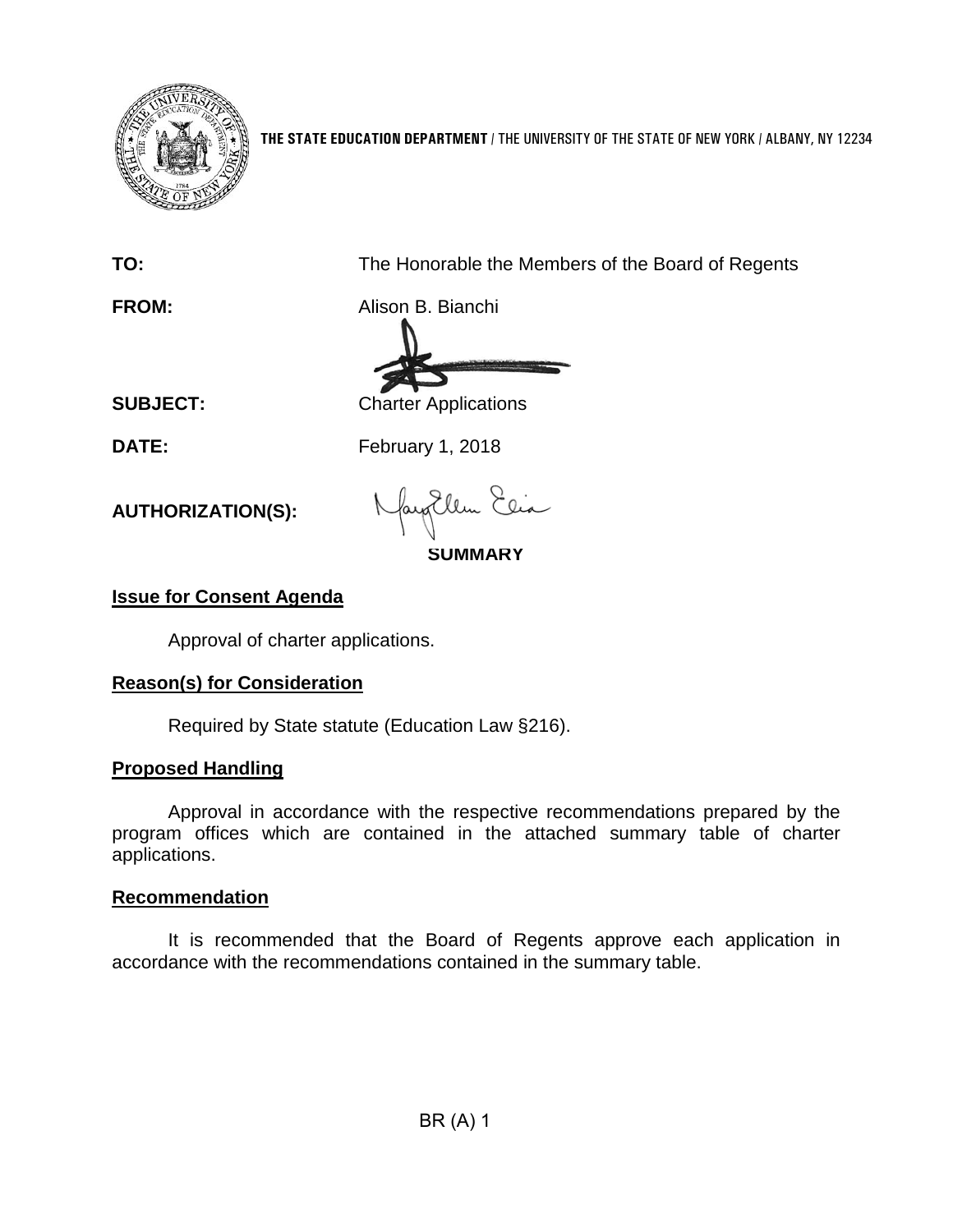| <b>Name of Institution</b>                            | Program<br>Area | County<br>(City/Town)<br>of Location | <b>Description of Charter Action(s)</b>                                                                                                                                                                                                                                               |
|-------------------------------------------------------|-----------------|--------------------------------------|---------------------------------------------------------------------------------------------------------------------------------------------------------------------------------------------------------------------------------------------------------------------------------------|
| The Bridge<br><b>Multicultural Museum</b>             | <b>CE</b>       | Kings<br>(Brooklyn)                  | Grant provisional charter for five<br>years.                                                                                                                                                                                                                                          |
| <b>Ephratah Historical</b><br>Society                 | <b>CE</b>       | Fulton<br>(Ephratah)                 | Extend provisional charter for five<br>years.                                                                                                                                                                                                                                         |
| Glens Falls -<br>Queensbury Historical<br>Association | <b>CE</b>       | Warren<br>(Glens Falls)              | Amend charter to expand authority<br>to operate as an historical<br>association museum and to operate<br>and maintain a museum.                                                                                                                                                       |
| <b>Greenwich Historical</b><br>Association            | <b>CE</b>       | Washington<br>(Greenwich)            | Amend charter to appoint trustees<br>and revive corporation and to<br>change the corporate name to<br>"Greenwich - Easton Historical<br>Association."                                                                                                                                 |
| Institute of Fine Arts<br>Foundation                  | <b>CE</b>       | <b>New York</b><br>(New York)        | Dissolve the Regents certificate of<br>incorporation (COI) and approval to<br>distribute remaining assets to New<br>York University as referenced in the<br>COI.                                                                                                                      |
| LaGrange Association<br>Library                       | <b>CE</b>       | <b>Dutchess</b><br>(LaGrange)        | Amend charter to:<br>change the trustee term<br>length from five years to<br>three years;<br>designate the library's<br>service area to be<br>coterminous with the Town<br>of LaGrange;<br>designate Commissioner as<br>agent for service; and<br>update IRS dissolution<br>language. |
| <b>Philomathean Free</b><br>Library                   | <b>CE</b>       | Jefferson<br>(Belleville)            | Amend charter to:<br>change the corporate name<br>$\bullet$<br>to Belleville Philomathean<br>Free Library;<br>specify the trustee term<br>length to be three years; and<br>designate the library's<br>service area to be described<br>by specific census blocks<br>numbers.           |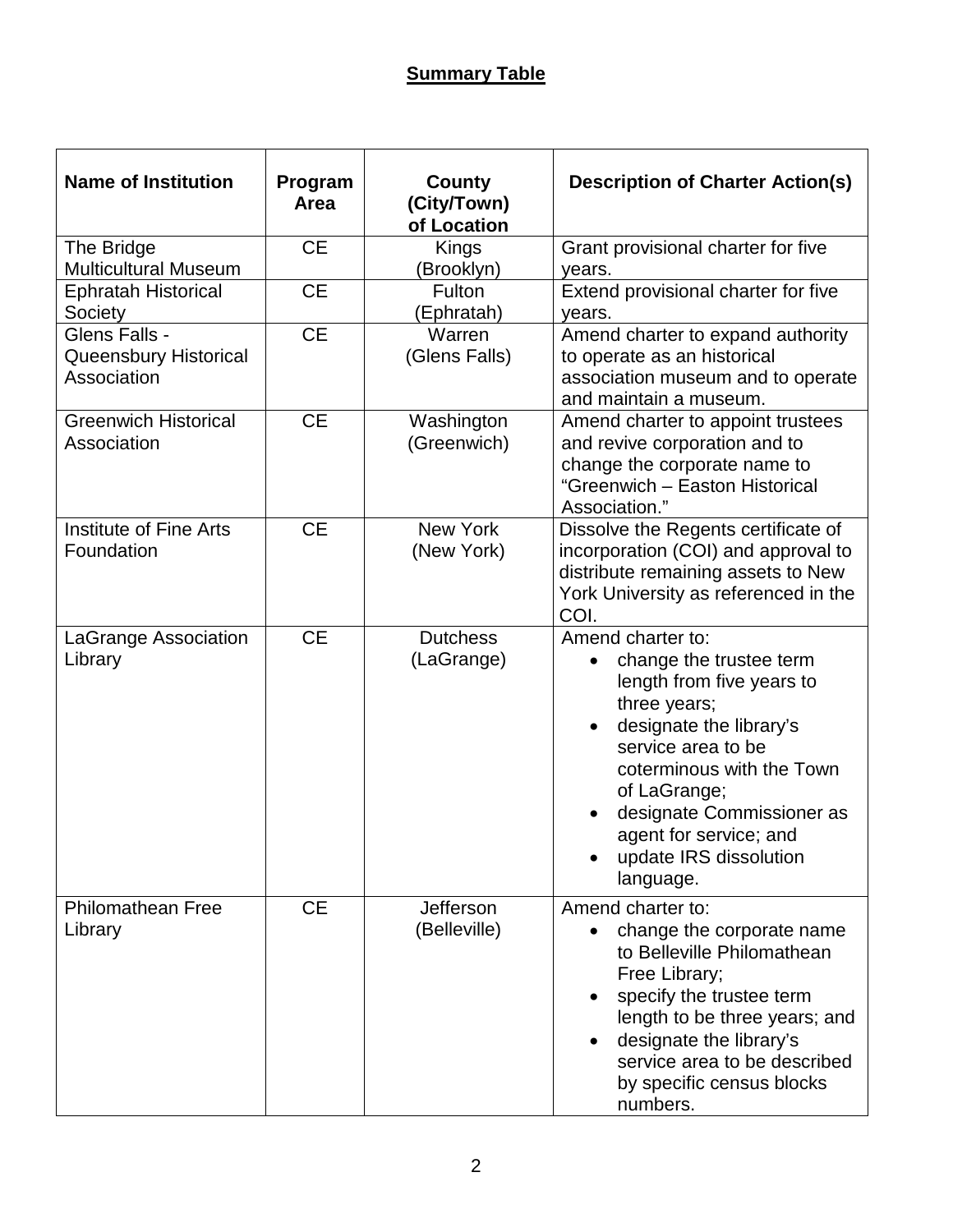| Telecare of the<br>Diocese of Rockville<br>Centre                                     | <b>CE</b>       | <b>Nassau</b><br>(Uniondale)   | Amend Regents certificate of<br>incorporation to change the<br>corporate name to "The Catholic<br>Faith Network".                                                                                                                                                                                                                                                                                                                                                                                                                                                                                                                                                                                                                                                                                                                                                                                                                                                                                                                                                                                                                                                                                                                                                                                                      |
|---------------------------------------------------------------------------------------|-----------------|--------------------------------|------------------------------------------------------------------------------------------------------------------------------------------------------------------------------------------------------------------------------------------------------------------------------------------------------------------------------------------------------------------------------------------------------------------------------------------------------------------------------------------------------------------------------------------------------------------------------------------------------------------------------------------------------------------------------------------------------------------------------------------------------------------------------------------------------------------------------------------------------------------------------------------------------------------------------------------------------------------------------------------------------------------------------------------------------------------------------------------------------------------------------------------------------------------------------------------------------------------------------------------------------------------------------------------------------------------------|
| The Bridges Academy                                                                   | P <sub>12</sub> | <b>Suffolk</b><br>(West Islip) | Extend provisional charter for three<br>years.                                                                                                                                                                                                                                                                                                                                                                                                                                                                                                                                                                                                                                                                                                                                                                                                                                                                                                                                                                                                                                                                                                                                                                                                                                                                         |
| <b>French American</b><br><b>School of New York</b>                                   | P <sub>12</sub> | Westchester<br>(Larchmont)     | Amend charter to add authority to<br>operate at an additional site located<br>at 320 E. Boston Post Road,<br>Mamaroneck, NY.                                                                                                                                                                                                                                                                                                                                                                                                                                                                                                                                                                                                                                                                                                                                                                                                                                                                                                                                                                                                                                                                                                                                                                                           |
| <b>New York State</b><br>Association for the<br><b>Education of Young</b><br>Children | P <sub>12</sub> | New York<br>(New York)         | Merge with New York City<br>Association for the Education of<br>Young Children;<br>Rochester Association for the<br>Education of Young Children;<br>W.A.E.Y.C.- Westchester<br>Association for the Education of<br>Young Children;<br><b>Binghamton Chapter of the National</b><br>Association for the Education of<br>Young Children, Inc.;<br>The Suffolk Association for the<br><b>Education of Young Children</b><br>(SAEYC);<br>Syracuse Association for the<br>Education of Young Children, Inc.;<br>Association for the Education of<br>Young Children of Western New<br>York, Inc.;<br>Chautauqua County Association for<br>the Education of Young Children;<br>Capital District Association for the<br>Education of Young Children;<br><b>Champlain Valley Association for</b><br>the Education of Young Children;<br>Finger Lakes Association for the<br>Education of Young Children;<br>Mid-Hudson Association for the<br>Education of Young Children;<br>North Country Association for the<br>Education of Young Children;<br>Tri-County Association for the<br><b>Education of Young Children</b><br>with New York State Association for<br>the Education of Young Children as<br>the surviving corporation, with a<br>new amended name "New York<br>Association for the Education of<br>Young Children." |